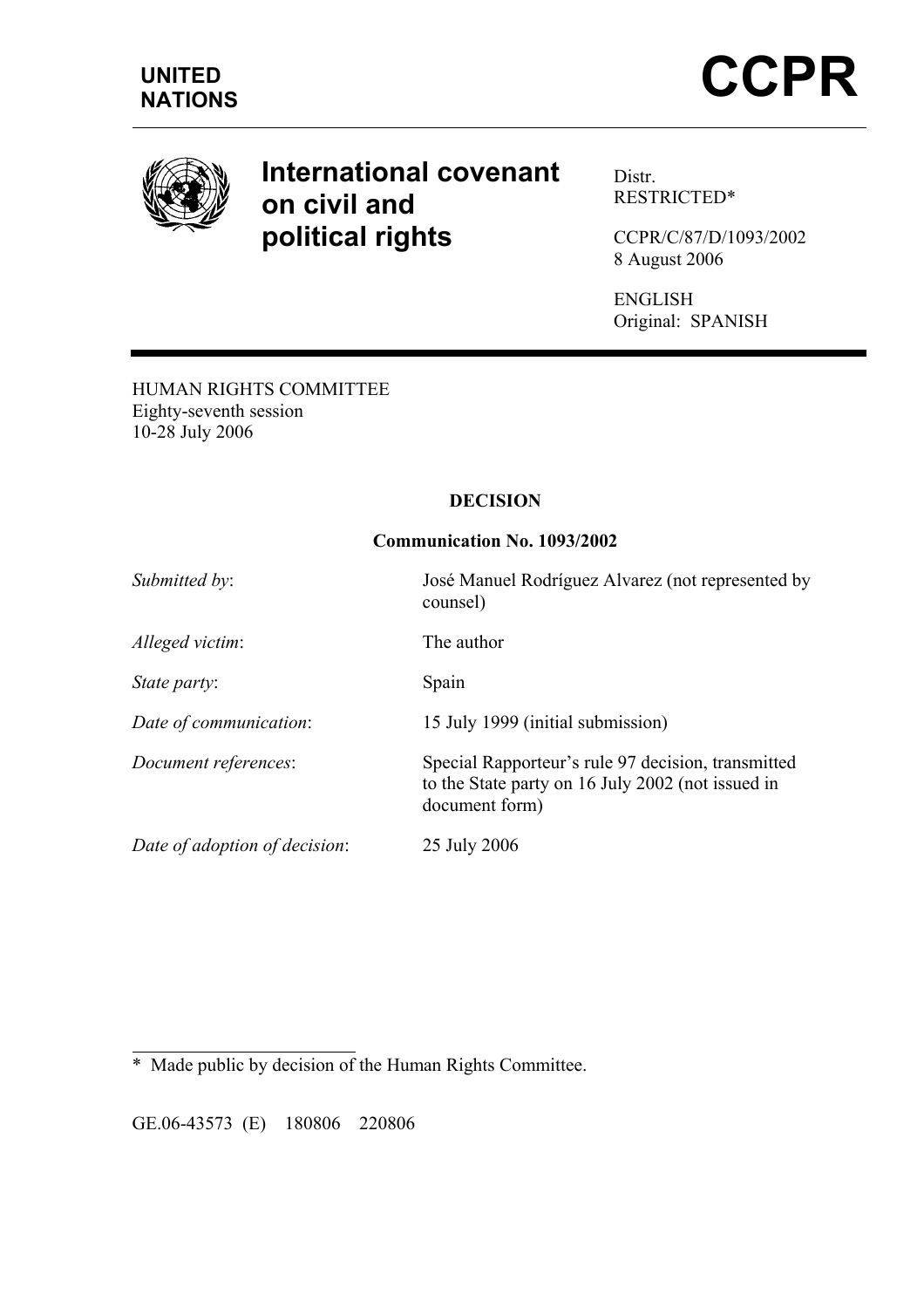| Subject matter:                    | Non-extension of the author in his post as counsellor<br>to the Supreme Court                                                                          |
|------------------------------------|--------------------------------------------------------------------------------------------------------------------------------------------------------|
| <i>Procedural issues:</i>          | Lack of substantiation; case submitted under another<br>procedure of international investigation or settlement;<br>non-exhaustion of domestic remedies |
| Substantive issues:                | Right to a hearing with all due guarantees by an<br>independent and impartial tribunal; access, in general<br>conditions of equality, to public office |
| Articles of the Covenant:          | 14, paragraph 1; 25 (c) and 26                                                                                                                         |
| Articles of the Optional Protocol: | 2; 5, paragraphs $2$ (a) and (b)                                                                                                                       |
|                                    |                                                                                                                                                        |

**[ANNEX]**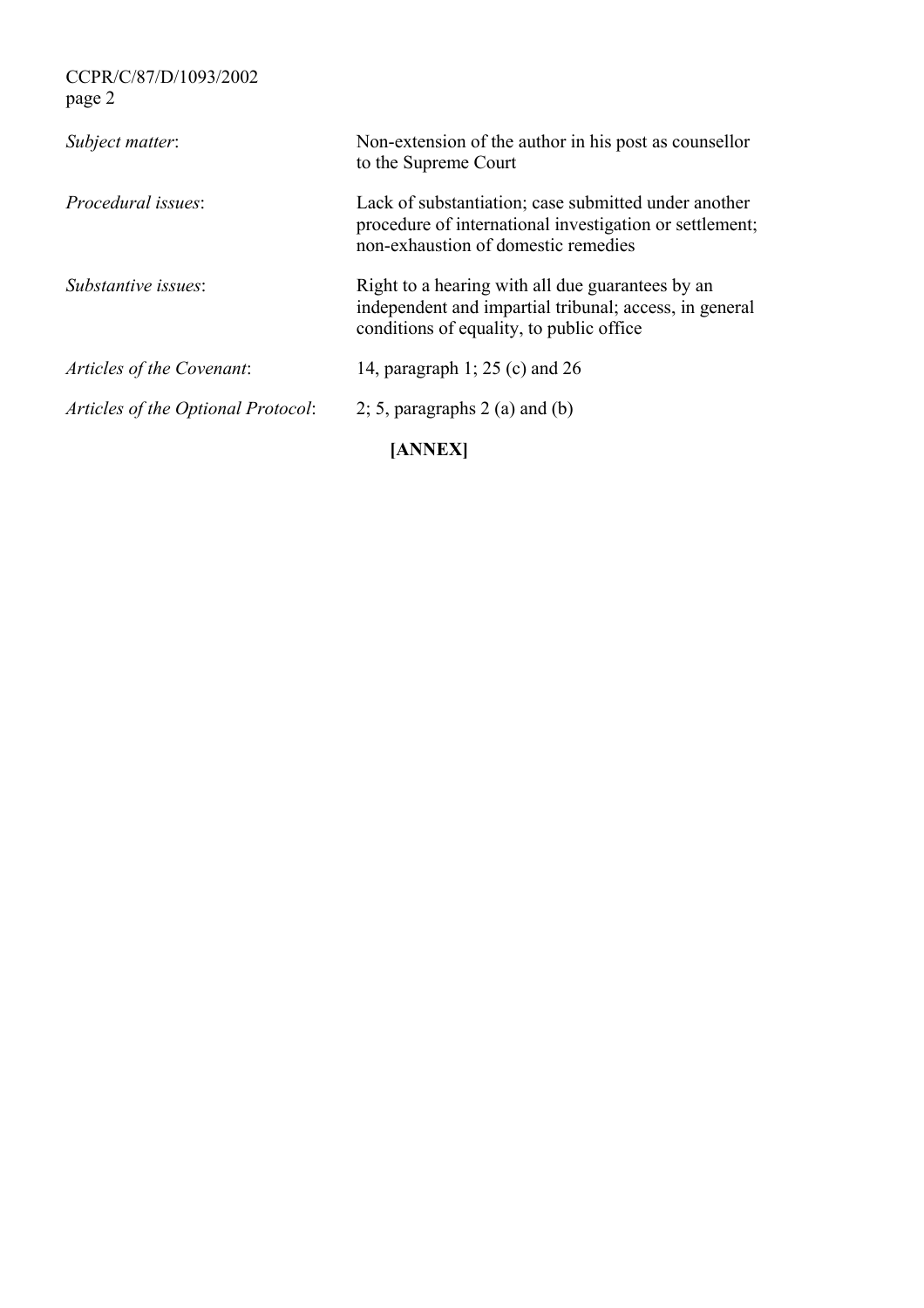#### **Annex**

## **DECISION OF THE HUMAN RIGHTS COMMITTEE UNDER THE OPTIONAL PROTOCOL TO THE INTERNATIONAL COVENANT ON CIVIL AND POLITICAL RIGHTS**

#### **Eighty-seventh session**

#### **concerning**

#### **Communication No. 1093/2002**∗

| Submitted by:          | Mr. José Manuel Rodríguez Alvarez (not represented<br>by counsel) |
|------------------------|-------------------------------------------------------------------|
| Alleged victim:        | The author                                                        |
| <i>State party:</i>    | Spain                                                             |
| Date of communication: | 15 July 1999 (initial submission)                                 |

*The Human Rights Committee*, established under article 28 of the International Covenant on Civil and Political Rights,

*Meeting* on 25 July 2006,

*Adopts* the following:

## **Decision on admissibility**

1. The author of the communication of 15 July 1999, Mr. José Rodríguez Alvarez, a Spanish national, claims to be a victim of a violation by Spain of articles 14, paragraph 1; 25 (c) and 26 of the International Covenant on Civil and Political Rights. He is not represented by counsel.

## **Factual background**

2.1 The author was appointed counsellor to the Supreme Court by decision of the General Council of the Judiciary (CGPJ) of 24 July 1991, following a competitive examination held for the purpose. He took up his position on 1 October 1991. Under the law, the appointment was for a period of three years renewable for a further three, and the post was governed by public service statute.<sup>1</sup>

<sup>∗</sup> The following members of the Committee participated in the examination of the present communication: Mr. Abdelfattah Amor, Mr. Nisuke Ando, Mr. Prafullachandra Natwarlal Bhagwati, Mr. Maurice Glèlè Ahanhanso, Mr. Edwin Johnson, Mr. Walter Kälin, Mr. Ahmed Tawfik Khalil, Mr. Rajsoomer Lallah, Ms. Elisabeth Palm, Mr. Rafael Rivas Posada, Sir Nigel Rodley, Mr. Ivan Shearer and Mr. Hipólito Solari-Yrigoyen.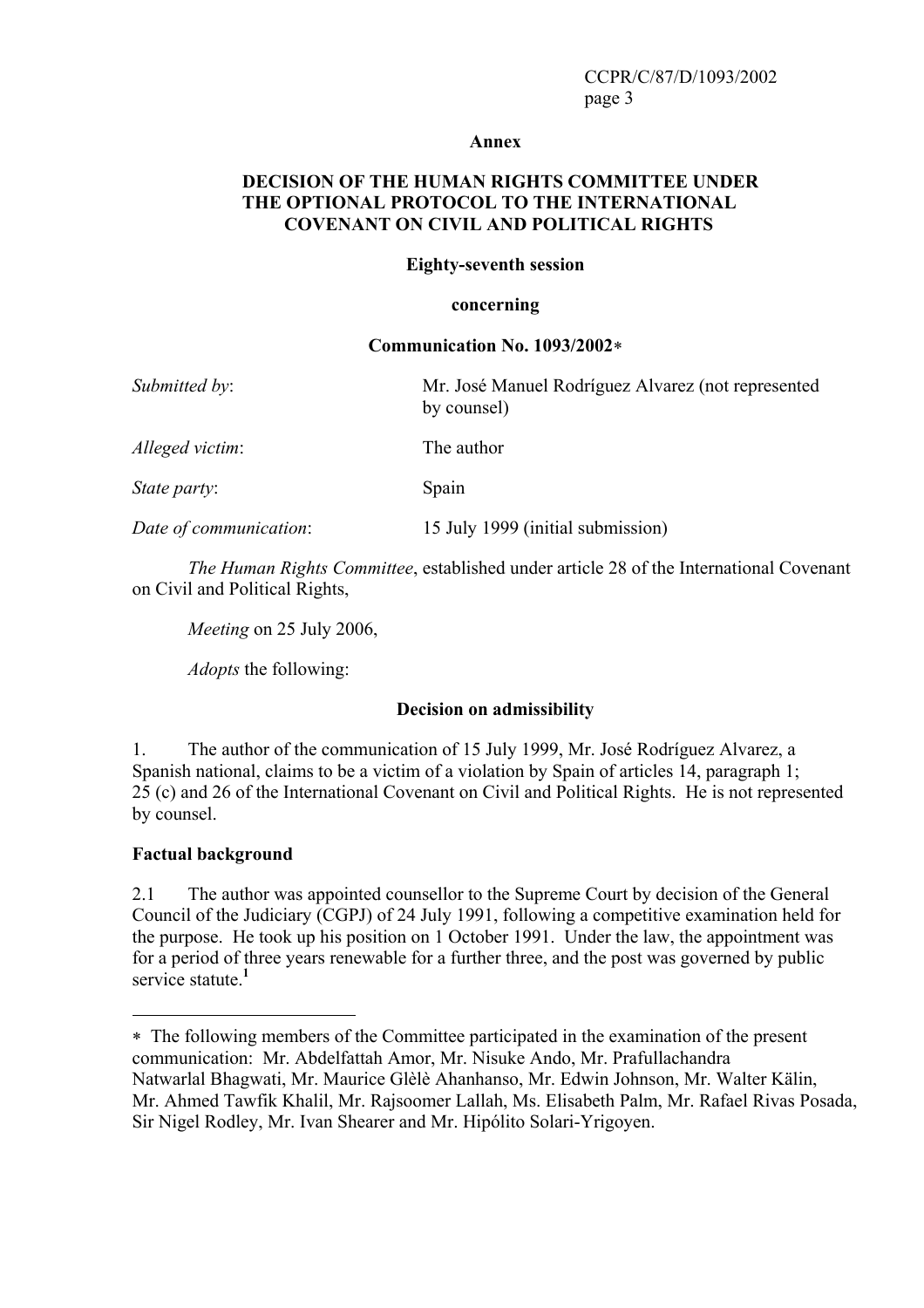2.2 On the written proposal of his superior, the Chief Magistrate of the Technical Office of the Supreme Court, on 31 May 1994 the author applied for a three-year extension. On 26 July 1994, the same superior submitted a report on his work in which he spoke of "outstanding professional competence, efficiency and a spirit of service". On 5 October 1994 the CGPJ agreed to extend the appointment of certain counsellors but not of others. The author was among the latter. No reason was given for that decision, which was based on a proposal of the Administrative Division of 21 July 1994, which in turn put forward no reason for the difference in treatment and had not been preceded by any report justifying the proposal not to extend certain counsellors, precisely all those attached at the time to the Chamber for Contentious Administrative Affairs. The Council's decision made no reference to the main evidence supplied by the author, namely the positive report of his superior.

2.3 The author contends that the decision of the CGPJ attempts to justify the failure to extend by presumed discretionary powers enjoyed by the decision-making body, founded on the temporary nature of the employment relationship. Those posts, although temporary, are not discretionary posts; rather, they are filled by open competition among public officials. Even allowing that the Administration did enjoy the discretionary power to grant or not grant extensions, the law provides that grounds for the decision must be stated.

2.4 In response to the decision of the CGPJ, on 22 October 1994 the author filed a contentious-administrative application under Law 62/1978 on jurisdictional protection of fundamental rights before the Chamber for Contentious Administrative Affairs of the Supreme Court. On 1 March 1995, the Court dismissed the application on the ground that the Constitution had not been violated and that the issues raised had to be resolved via the administrative litigation procedure. The author filed an appeal before the same Court, which was dismissed on 24 April 1995. The Court deemed that the issue raised by the author did not affect his fundamental rights, but concerned a problem of ordinary legality, which could not be settled through the procedure in Law 62/1978.

2.5 On 5 July 1995 the author appealed to the Constitutional Court, alleging a violation of the principle of equality, of the right to access to public posts and functions on an equal footing and of the right to effective judicial protection. The latter was based on the alleged procedural irregularities that occurred in the Supreme Court, which had admitted the written statements of the State Public Prosecutor and the Office of the Attorney-General outside the deadline. The Court declared the appeal inadmissible on 28 October 1996, on the ground that it did not refer to an infringement of fundamental rights. The Court found that, given the temporary nature of the author's links to the Supreme Court, the CGPJ had a broad margin in which to award the extension and that the author had no unconditional right to it. The author claims that the Constitutional Court did not take into account the main evidence submitted, that of his superior's positive report on his work. Moreover, the Court based its decision on the discretionary power to extend the author's services. However, the author contends that Spanish law requires that grounds for discretionary acts should be stated.**<sup>2</sup>**

2.6 On 16 March 1997 the author lodged a complaint with the European Commission of Human Rights. In a letter dated 24 March 1997, the Secretariat of the Commission wrote to the author as follows: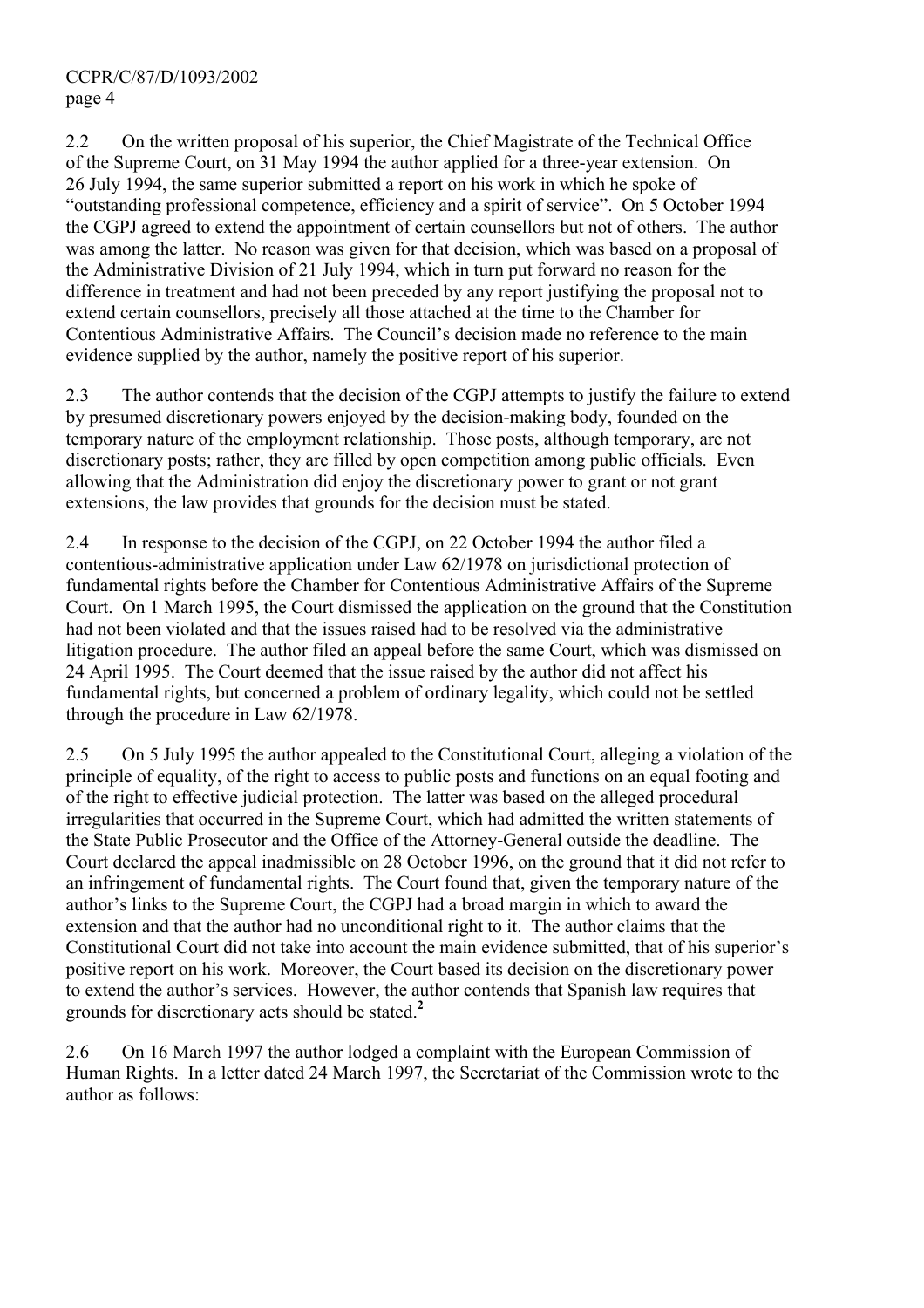"Pursuant to the general instructions received from the Commission, I hereby inform you of certain obstacles that your application may encounter. The purpose of these remarks is not to anticipate the content of an eventual decision, which may only be adopted by the Commission itself, but rather to inform you, in the light of its case law and praxis, of the admissibility requirements and the possibilities for success of your appeal.

 "I must inform you that, according to constant case law of the Commission, in principle, lawsuits relating to access to the public service, promotion and dismissals do not fall under the category of civil obligations, except in those cases having an unequivocal patrimonial content.

 "Consequently, the Commission would probably be obliged to declare your appeal inadmissible. Hence, failing new information from you, your appeal will not be registered or submitted to the Commission."

## **The complaint**

3.1 The author states that the systematic concealment of the essential evidence submitted by him is presumptive evidence of a violation of his right to a public hearing by a competent, independent and impartial tribunal, as set out in article 14, paragraph 1, of the Covenant, all the more so when the decision of the Council lacked any grounds.

3.2 The author also pleads violation of articles 25 (c) and 26 of the Covenant, considering the fact that certain public servants were extended and not others, without any reasons being given, to be discriminatory. The situation was made worse by the fact that the author was the only one of them to fulfil all the necessary merit and competence requirements, since the fact that he had discharged his duties with outstanding technical competence, efficiency and spirit of service had been documented.

## **State party's observations on admissibility and on the author's comments**

4.1 In comments of 2 December 2002, the State party states that the author had two types of remedy at his disposal for challenging the decision of the CGPJ: a special preferential and summary procedure, governed by Law 62/78 for securing protection of fundamental rights, and an ordinary remedy designed for securing nullity of an act owing to legal irregularities. They may both be sought simultaneously. This averts the risk of invoking a special remedy, which may be declared inadmissible if it does not concern violation of fundamental rights but of legality, whereupon it is too late to invoke the ordinary remedy.

4.2 The author invoked only a special remedy, which was declared inadmissible because the competent bodies did not deem it to be the appropriate avenue for settling that dispute. The State party concludes that the author did not duly exhaust domestic remedies, and that consequently the communication must be considered inadmissible under article 5, paragraph 2 (b), of the Protocol. In addition, the decisions whereby the remedies were declared inadmissible were not arbitrary, nor did they constitute a denial of justice.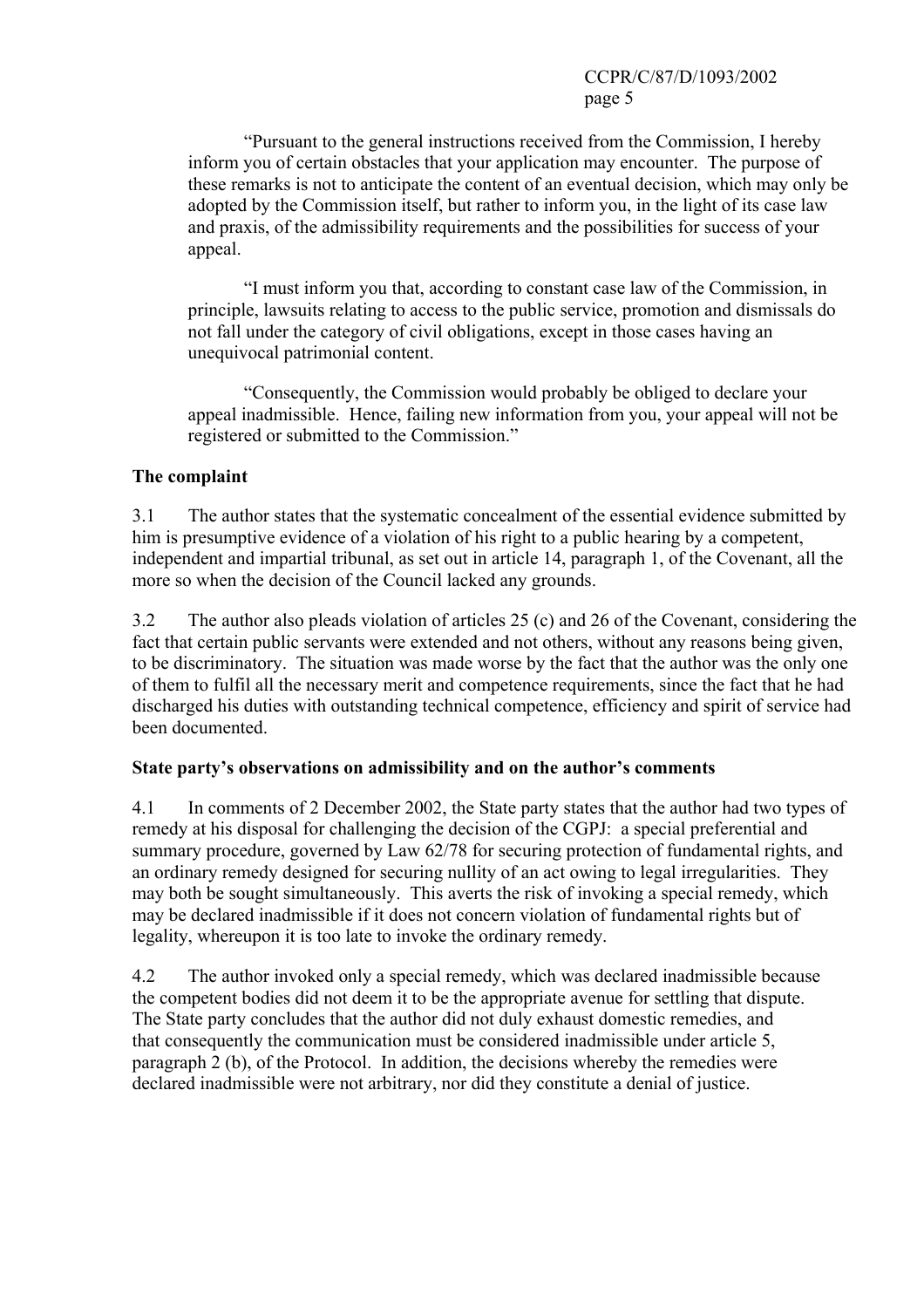5.1 In his comments of 7 March 2003, the author asserts that his complaint had an indisputable content of fundamental rights, these being access to a public post in conditions of equality. However, the Supreme Court and the Constitutional Court did not address the case from that perspective, merely pointing out that the matter was one of ordinary legality that needed to be tried via an ordinary remedy. This does not mean that the complaint does not have to contain a fundamental aspect or that the courts have not also violated procedural rights, since the issues raised were not addressed when the remedy was processed.

5.2 Contrary to the claims of the State party, the author contends that he also exhausted the ordinary remedy, since he submitted three contentious administrative remedies, on 10 December 1994, 11 February 1995 and 4 March 1995 respectively. They had been combined and ruled on together by the Supreme Court on 27 October 1999. The ruling was communicated to him on 29 November 1999, several months after his communication had been submitted to the Committee and five years after the decision of the CGPJ. This delay was entirely unjustified, since the issue was one which concerned a single application to the Supreme Court itself. Those remedies were also unsuccessful. The ruling claimed that the CGPJ possessed discretionary powers for ruling on the extension of the author and that the term "renewable" in article 23 of the Law on Classification and Functions of Employees of the Judiciary referred precisely to the possibility that such an extension was not necessary, but that it could be awarded or not depending on discretionary criteria of timeliness, convenience and usefulness. Regarding the allegation of lack of grounds, the ruling claimed that it was unfounded since there was in existence a report stating that the author and other counsellors had experienced problems in integrating and that this report could be considered one of the grounds for the ruling being contested.

5.3 The author maintains that, during the processing of the remedies, a series of procedural irregularities occurred, violating his right to a public hearing with due guarantees by a competent, independent and impartial tribunal. He states that, by decision of 16 July 1996, the Chamber for Contentious Administrative Affairs decided to combine the three cases and to appoint a reporting judge. On 29 January 1997, more than two years after they had been lodged and without any proceedings being instituted, the case was assigned to the Seventh Section of the same Chamber. Only on 7 April 1997 had a new reporting judge been appointed.

5.4 On 16 June 1997, the hearing of evidence began. The author claimed, among other issues, that five counsellors - including the wife of a magistrate who was coordinator of the counsellors assigned to that Chamber - had been selected and assigned to it. That counsellor and her husband displayed open hostility towards the other counsellors and, of the five, she alone had been extended. The author provides detailed information on an incident that substantiates the existence of that hostility and has supplied copies of the records of witness statements corroborating the existence of that hostility.

5.5 On 6 September 1999, a new reporting judge was appointed on the retirement of the previous one. The author also contends that during the processing of the case the aforementioned coordinator of counsellors had been promoted to Judge of the Supreme Court and assigned, in the run-up to the end of the probationary period, to the same section of the Chamber for Contentious Administrative Affairs that was to rule on the appeal. The author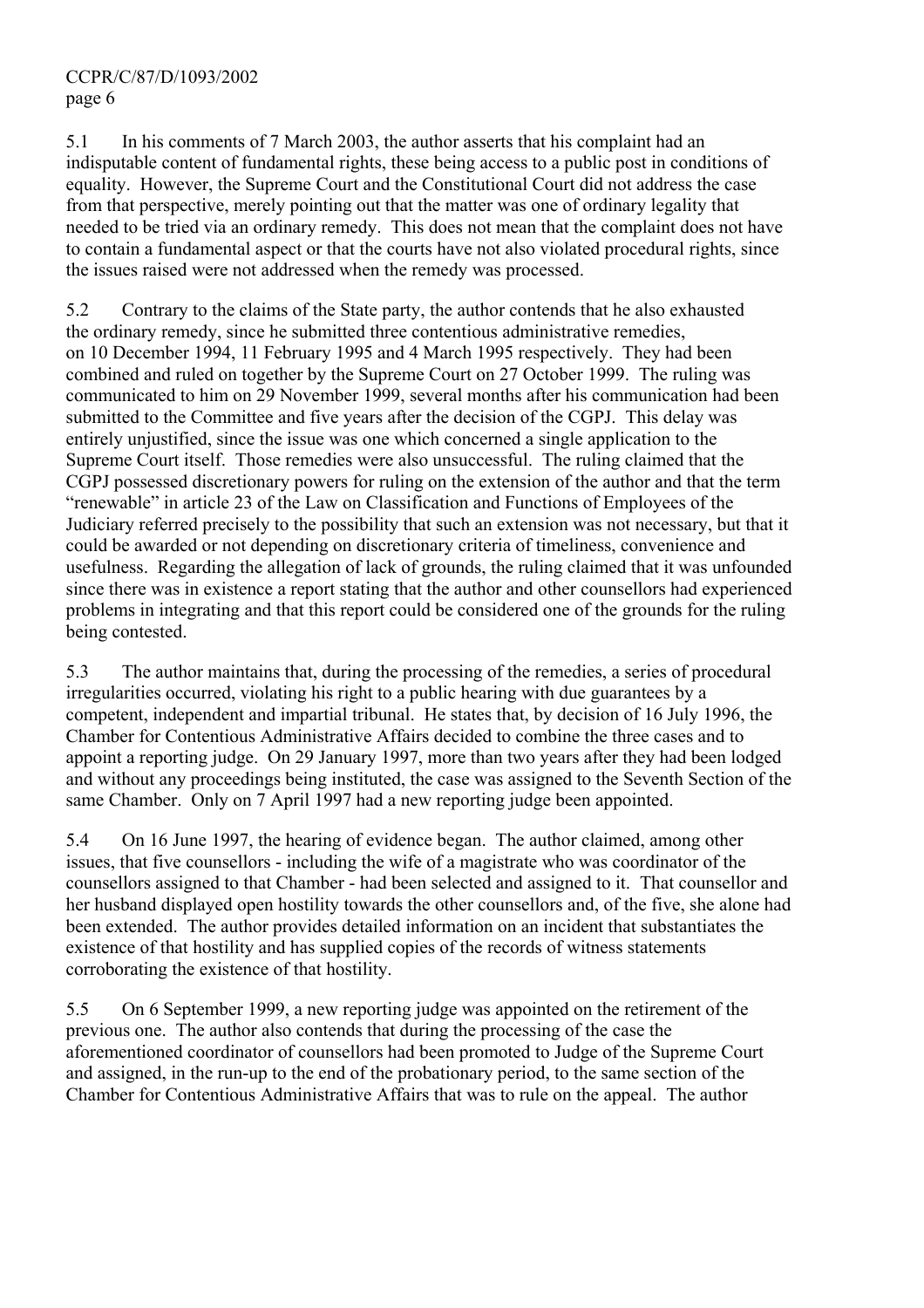challenged the appointment before the Chamber and lodged a complaint with the CGPJ and the Administration Division of the Supreme Court. The Administration Division informed the author that it would not process his challenge because the vote on remedy had already taken place and the judge in question had abstained. The CGPJ dismissed the complaint on the ground, among others, that the magistrate in question had not been involved in the processing of the contentious administrative remedy.

5.6 The author states that abstention is subject to a process regulated by articles 221 et seq. of the Organic Act on the Judiciary, which requires it to be communicated to the parties, which did not occur in this case, since the only communication was made a posteriori, after the decision had been voted on and when the judge in question was challenged.

5.7 The author states that the ruling of 27 October 1999, which dismissed his contentious administrative appeal, makes no reference to the evidence submitted on his initiative. Instead, it cites a performance report from the Chief Magistrate of the Technical Office, who had expressed a favourable opinion on the quality of his services. That report, dated 15 September 1994, after praising the training of all the non-renewed counsellors, continues as follows: "Nevertheless, they have all had problems in integrating into the work of the Technical Office, whose main purpose is to collaborate with the various Chambers of the Supreme Court in the preparation and elaboration of draft decisions; these adaptation difficulties have had an effect, without prejudice to their professional skill, on their productivity and output." This report was issued long after the proposal of the Administration Division of the Supreme Court of 21 July 1994 not to award the extension. The author claims that it is obvious that the aim was to produce an a posteriori justification of an unfounded decision. He also points to a contradiction between this report and the report in which his performance was praised by the Chief Magistrate.

## **Additional observations of the State party on admissibility and on the comments of the author**

6.1 On 31 May 2005 the State party stated that the author had submitted his communication to the Committee before exhausting all domestic remedies, since the contentious administrative remedies were still pending. Furthermore, the ruling on them had not been admitted as the subject of *amparo* before the Constitutional Court because the author had not fulfilled the requirement laid down in article 5, paragraph 2 (b), of the Protocol.

6.2 The State party also claims inadmissibility, under article 5, paragraph 2 (a), of the Protocol, on the ground that the author submitted the same case to the European Commission of Human Rights, which had duly apprised him of the reasons it could not succeed. In addition, the State party reiterates inadmissibility under article 2 of the Protocol.

7.1 On 12 August 2005 the author stated, regarding the first observation of the State party, that when he had submitted his communication to the Committee he had already filed the administrative contentious remedies (1994 and 1995), but that the Supreme Court had taken nearly five years to settle them. Moreover, the ruling of 27 October 1999 dismissing them had been the subject of *amparo* before the Constitutional Court. That *amparo* was declared inadmissible on 3 May 2000.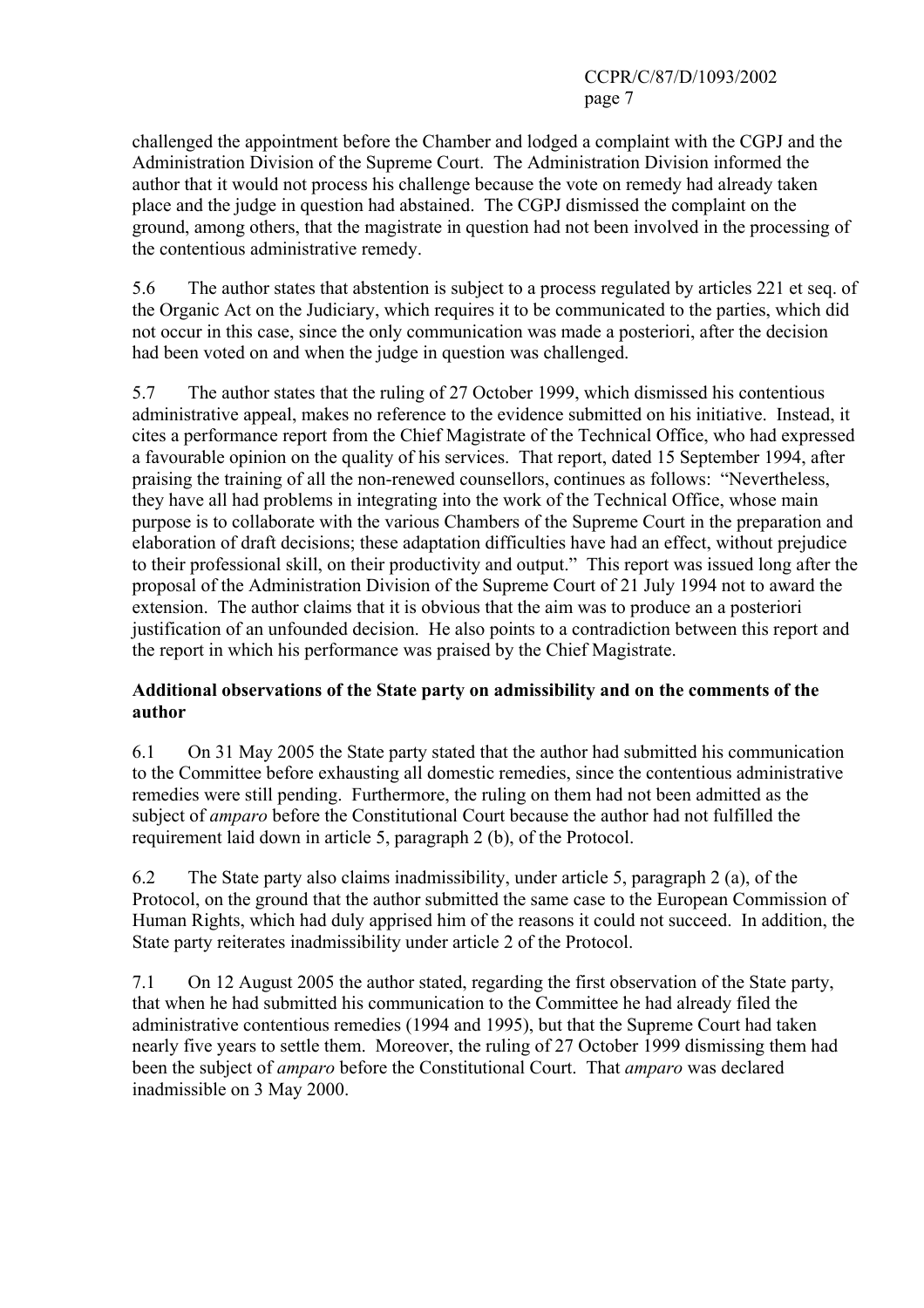7.2 Regarding the observations of the State party on article 5, paragraph 2 (a), of the Protocol, the author maintains that his application was neither registered nor processed by the European Commission of Human Rights, since, in view of the letter of 24 March 1997 from the secretariat, he had decided not to pursue it. The grounds for inadmissibility adduced by the State party were therefore not applicable.

# **Observations of the State party on the merits and the comments of the author**

8.1 In its note verbale of 31 May 2005 the State party states that there had been no violation of article 14, paragraph 1, of the Covenant. The author had been the subject of numerous well-founded and perfectly consistent decisions; hence, the alleged violation of this provision would appear to be founded solely on the author's extremely partial and self-interested assertions.

8.2 Regarding the alleged violation of articles 25 (c) and 26 of the Covenant, the State party refers to the decision of the Constitutional Court whereby it dismissed the author's *amparo* application. The Court claims that the author's employment relationship was temporary and extinguishable by mere effluxion, and that the author had no subjective right to be awarded an extension. The decision-making body enjoys all discretion to award an extension or not.

8.3 The State party further claims that the Supreme Court ruling of 27 October 1999 also refers to the discretionary powers of the decision-making body, which does not consist of a single person but is collegiate. The dossier contained reports that the counsellors whose contracts were not renewed had experienced integration problems, which had affected their productivity and output. These reports could be considered part and parcel of the grounds for the impugned decision. It may be argued that, thanks to its composition, no one is in a better position than the Administration Division of the Supreme Court to judge the ability and suitability of the counsellors. It must also be understood that the judges made oral reports - not explicitly noted down - in order to reach the decision. Where discretionary powers are concerned, it is possible that some of the counsellors with temporary appointments should be granted extensions and others not without any breach of the principle of equality. This principle does not impose equal treatment of unequal assumptions.

8.4 The objectivity of the decision not to extend the author's contract is assured by the evaluation of a collegiate body whose members are directly acquainted with the persons in question, by the other legal guarantees established for selection and dismissal, and by the file on the counsellors in question containing the report of the Chief of the Technical Office.

8.5 The author provides no evidence of unfounded discrimination based on race, gender, religion, social background, and so forth.

9.1 In his reply of 12 August 2005, the author maintains that the Constitutional Court's decision of 28 October 1996 dismissing the first remedy of *amparo* was practically identical to the decision previously handed down on the *amparo* filed by another of the counsellors whose contracts had not been renewed. The Tribunal did not take into consideration the specific characteristic of the case, in which he was the only counsellor who had received a highly laudatory performance report.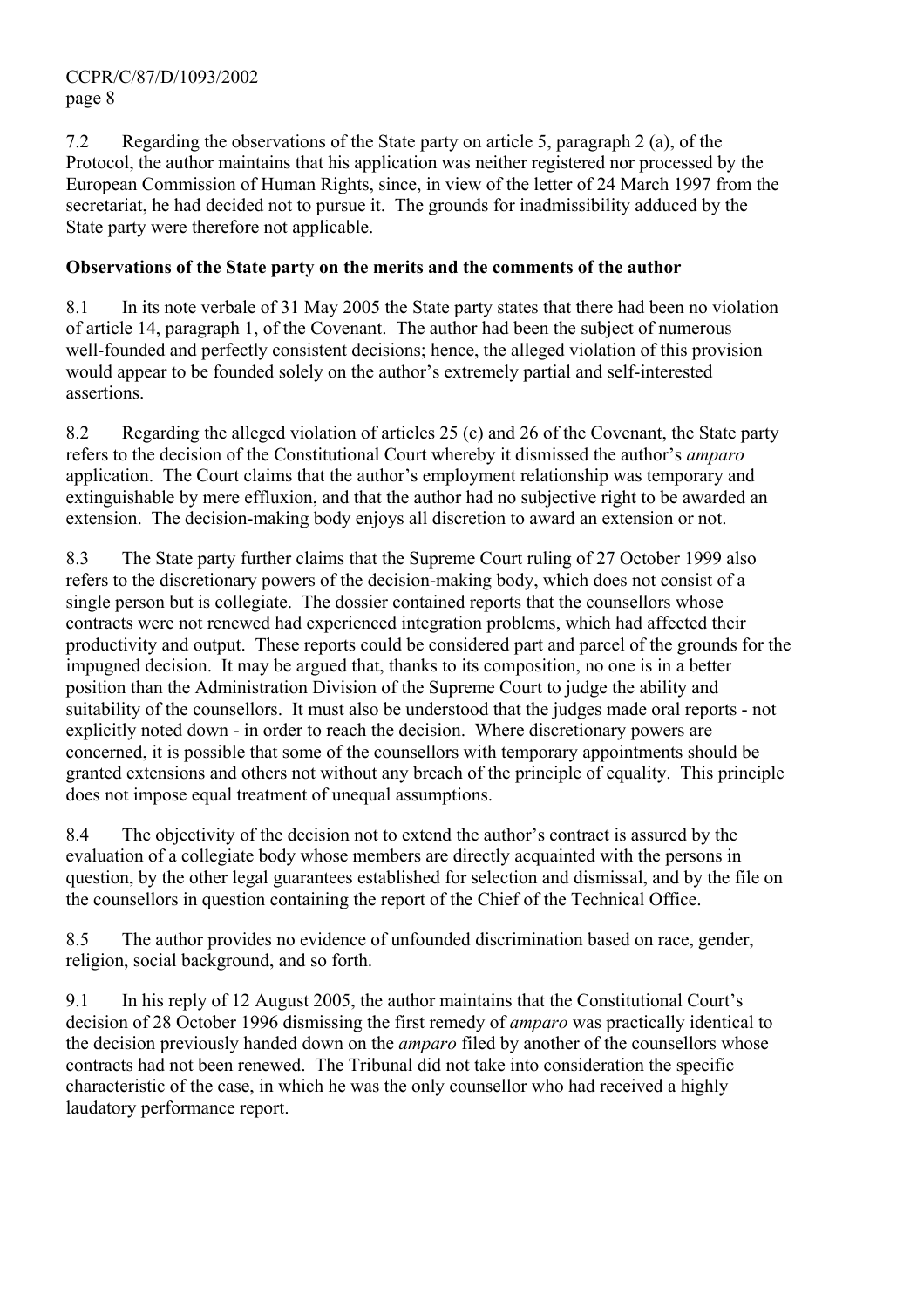9.2 The author also maintains that a judge of the Constitutional Court, who had previously been a member of the CGPJ, had been involved in the *amparo* proceedings of the other counsellor and, in a record vote, had been firmly opposed to the extension. The counsellor in question challenged the judge, who, owing to his earlier involvement in the case, should have abstained completely from the outset. The Court reacted by issuing a simple notice stating that a computer error had occurred when the Court's ruling was being drafted and that the judge in question had in fact abstained and had taken no part in the proceedings. The author criticizes the procedure adopted by the Constitutional Court to rule on the challenge and contends that the abstention had not been in conformity with the provisions of the Organic Law on the Judiciary. The author claims that this incident provides proof of the lack of impartiality with which the Constitutional Court had acted in relation to his own case.

9.3 The author also states that a judge from the Supreme Court, who had been assigned to the Division to settle its contentious administrative remedies, had been involved in the Constitutional Court's decision of 3 May 2000. However, the judge did not abstain from participating in the ruling on the *amparo* application.

9.4 The author reiterates the arguments submitted previously on the lack of grounds for the decision not to renew his contract and the lack of impartiality with which the Supreme Court and the Constitutional Court proceeded, which would constitute a violation of article 14, paragraph 1, of the Covenant.

9.5 Regarding the violation of articles 25 (c) and 26, the author persists in his claim that discretionary powers to decide on an extension must be justified, pursuant to article 54 of the Law on the Legal System governing Public Administrations and the Common Administrative Process.

# **Issues and proceedings before the Committee**

10.1 Before considering any claim contained in a communication, the Human Rights Committee must, in accordance with rule 93 of its rules of procedure, decide whether or not the communication is admissible under the Optional Protocol to the Covenant.

10.2 The Committee takes note of the argument adduced by the State party to the effect that the communication must be considered inadmissible under article 5, paragraph 2 (a), since the author, before appealing to the Committee, had filed an application with the European Commission of Human Rights. However, after considering the information supplied by the author, it concludes that the application had never been registered or examined in any way by the Commission. Consequently, the Committee has ascertained that the matter was not examined under another procedure of international investigation or settlement.

10.3 The Committee also takes notes of the arguments adduced by the State party regarding the failure to exhaust domestic remedies. However, in view of the information supplied by the author, the Committee observes that the remedies that the State party claims not to have been exhausted were actually invoked, there being judicial decisions on the subject. The Committee therefore concludes that the author fulfilled the requirement of article 5, paragraph 2 (b), of the Optional Protocol.